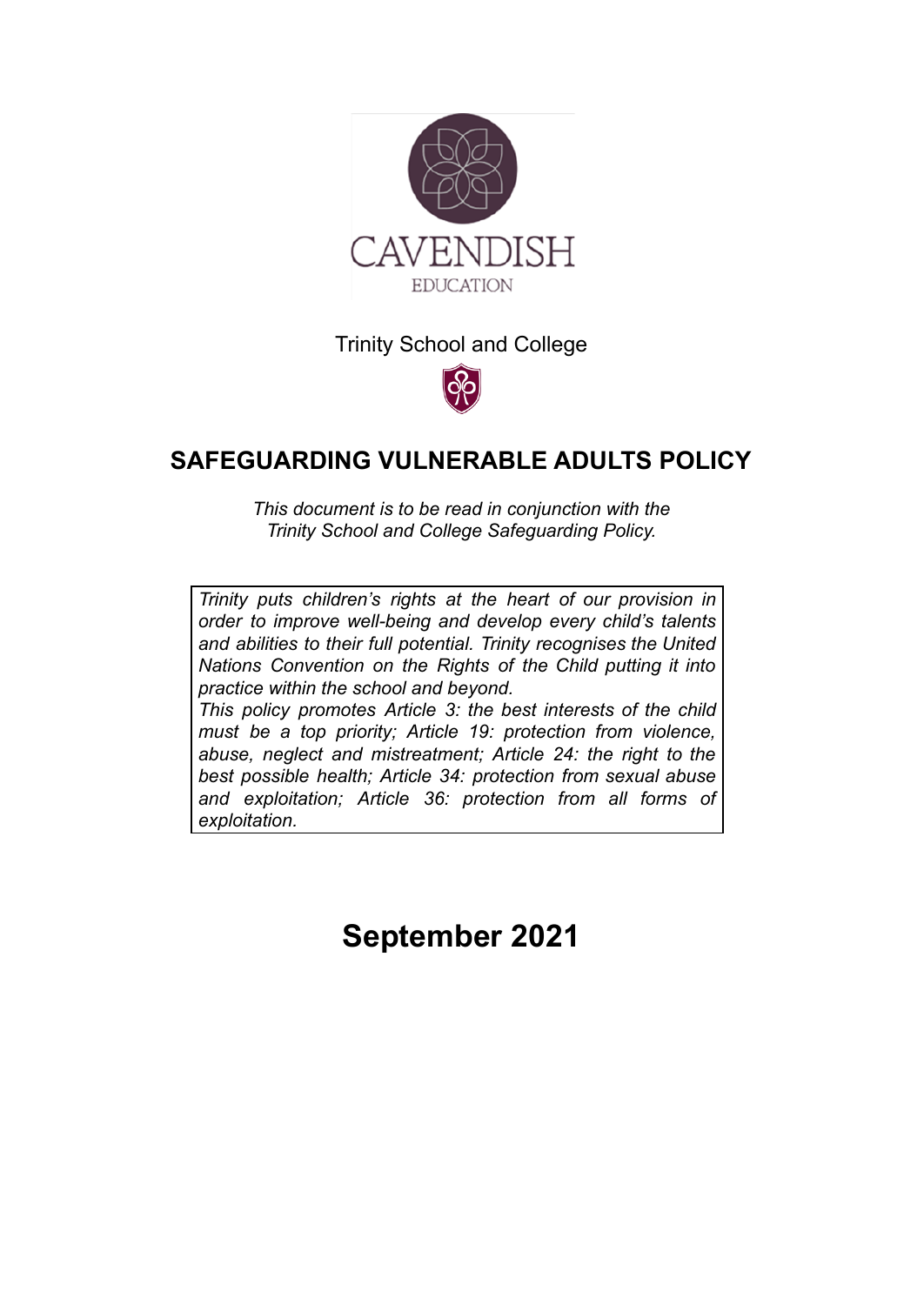The purpose of this policy is to outline the duty and responsibility of staff, volunteers and directors working on behalf of Trinity School and College in relation to Safeguarding Vulnerable Adults. Trinity School and College recognises that the difficulties experienced by many of its students make them particularly vulnerable to manipulation, coercion, exploitation and abuse. In particular, Trinity School and College recognises the increased risk of all its students to grooming by criminal or extremist groups however this risk increases further for Care Leavers who make up our most vulnerable student group.

Trinity believes that all adults have the right to be safe from harm and must be able to live free from fear of abuse, neglect and exploitation. Trinity has a policy of Zero-Tolerance of abuse within our organisation.

# *"Abuse is a violation of an individual's human and civil rights by any other person or person's"*

Kent and Medway Safeguarding Vulnerable Adults

This Policy must be read in conjunction with policies and procedures:

- LAC
- Inclusion
- Safeguarding
- Health, Safety and Welfare
- Peer on Peer / Child on Child
- Incident
- Behaviour
- Student specific risk assessment and lone working policy
- Admissions
- Extremism and radicalisation
- Confidentiality
- Disciplinary and Grievance
- GDPR
- Safer Recruitment
- Complaints
- Keeping Records Safe
- Risk Assessment
- Self Harm

# **POLICY OBJECTIVES**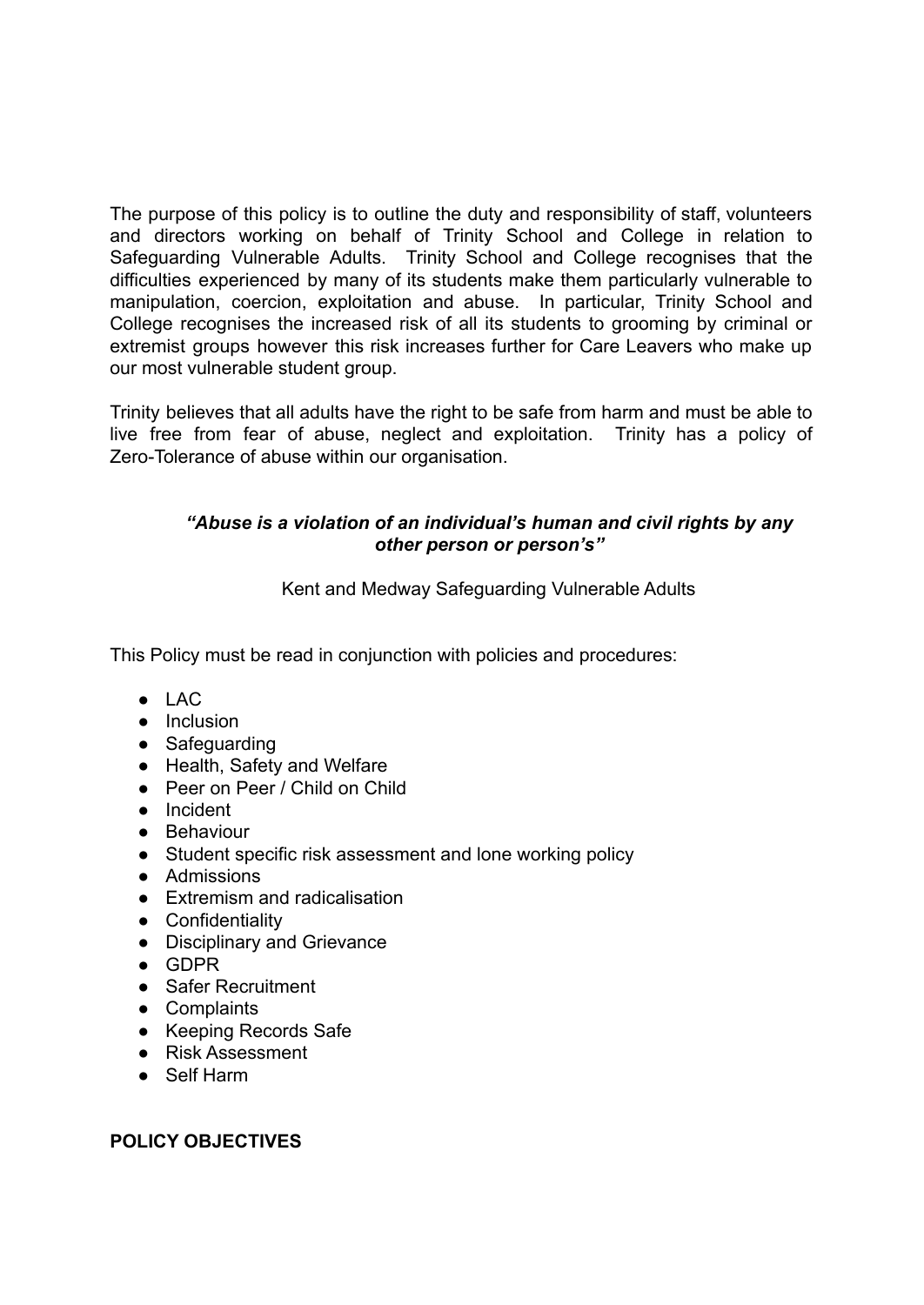To explain the responsibilities, the organisation and its staff, volunteers and directors have in respect of vulnerable adult protection.

To provide staff with an overview of vulnerable adult protection

To provide a clear procedure that will be implemented where vulnerable adult protection issues arise

To provide access to information about how to gain safety from abuse and violence

#### **CONTEXT**

For the purpose of this policy 'adult' means a person aged 18 years or over.

#### **What do we mean by abuse?**

Abuse of a vulnerable adult may consist of a single act or repeated acts. It may occur as a result of a failure to undertake action or appropriate care tasks. It may be an act of neglect or an omission to act, or it may occur where a vulnerable person is persuaded to enter into a financial or sexual transaction to which they have not, or cannot, consent. Abuse can occur in any relationship and may result in significant harm to, or exploitation of, the individual

Concerns about abuse may be raised and reported to the social services agency as a result of a single incident or repeated incidents of abuse. However, for some students the issues of abuse relate to neglect and poor standards of care. They are ongoing and if ignored may result in a severe deterioration in both physical and mental health and even death

Anyone who has concerns about poor care standards and neglect in a care setting may raise these within the service, with the regulatory body and/or with the social services agency.

Where these concerns relate to a vulnerable adult living in their own home, with family or with informal carers they must be reported to the social services agency. These reports must be addressed through the adult protection process and a risk assessment must be undertaken to determine an appropriate response to reduce or remove the risk.

#### **Who is included under the heading 'vulnerable adult?'**

An Adult (a person aged 18 or over) who 'is or may be in need of community care services by reason of mental or other disability, age or illness; and who is or may be unable to take care of him or herself, or unable to protect him or herself against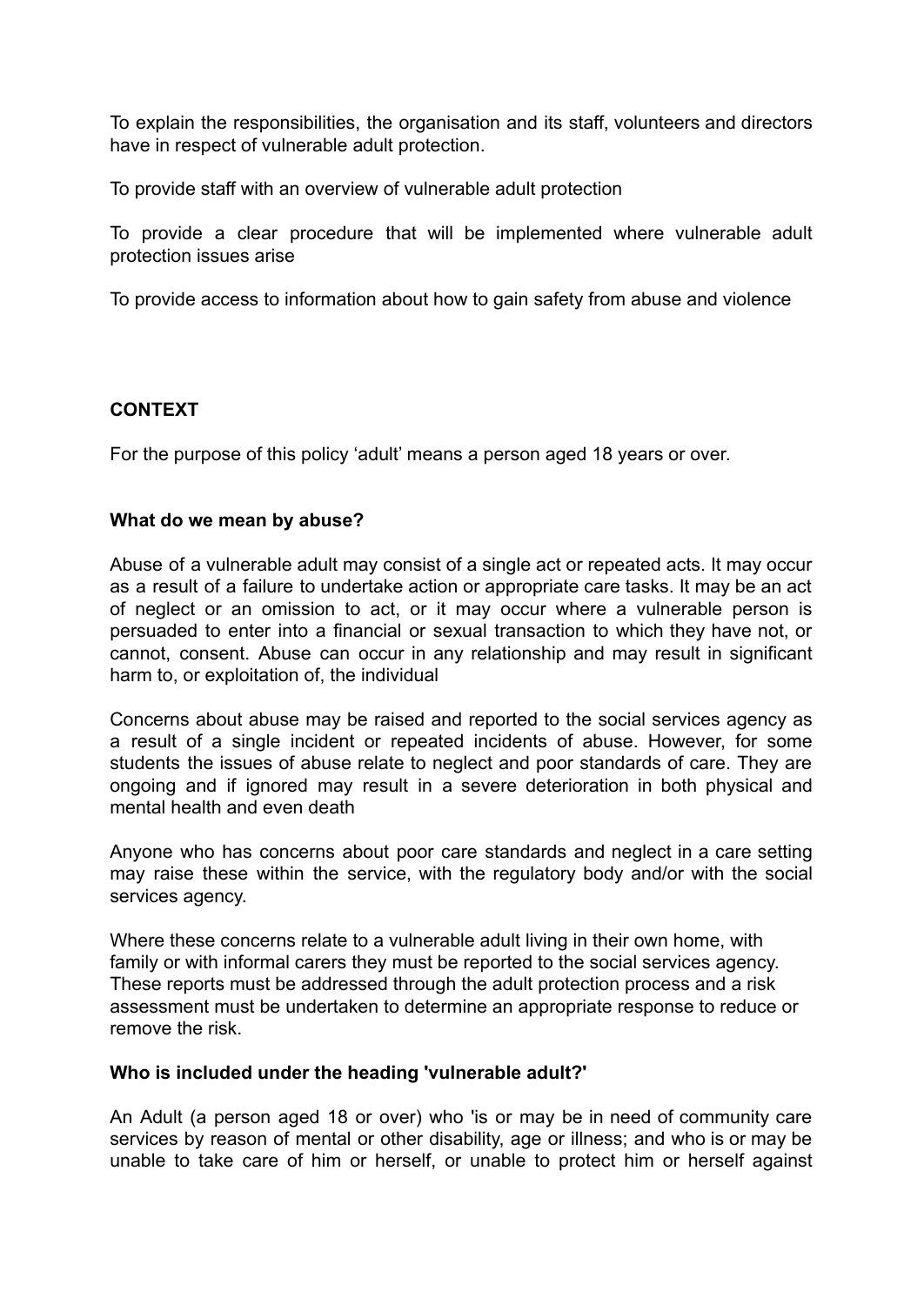significant harm or exploitation'. (Definition from 'No Secrets' January 2015 Department of Health)

This could include people with learning disabilities, mental health problems, older people and people with a physical disability or impairment. It is important to include people whose condition and subsequent vulnerability fluctuates. It may include an individual who may be vulnerable as a consequence of their role as a carer in relation to any of the above.

It may also include victims of domestic abuse, hate crime and anti-social abuse behaviour. The persons' need for additional support to protect themselves may be increased when complicated by additional factors, such as, physical frailty or chronic illnesses, sensory impairment, challenging behaviour, drug or alcohol problems, social or emotional problems, poverty or homelessness.

Many vulnerable adults may not realise that they are being abused. For instance a vulnerable young adult, accepting that they are dependent on their family, may feel that they must tolerate losing control of their finances or their physical environment. They may be reluctant to assert themselves for fear of upsetting their parents / carers or making the situation worse.

It is important to consider the meaning of 'Significant Harm'. The Law Commission, in it's consultation document 'Who Decides,' issued in Dec 1997 suggested that; 'harm' must be taken to include not only ill treatment (including sexual abuse and forms of ill treatment which are not physical), but also 'the impairment of, or an avoidable deterioration in, physical or mental health; and the impairment of physical, intellectual, emotional, social or behavioural development'.

# **LEGAL FRAMEWORK**

[Kent and Medway Multi-Agency Adult Protection Policy, Protocols and Guidance](https://www.kent.gov.uk/__data/assets/pdf_file/0018/11574/Multi-Agency-Safeguarding-Adults-Policy,-Protocols-and-Guidance-for-Kent-and-Medway.pdf) [\(May 2005\)](https://www.kent.gov.uk/__data/assets/pdf_file/0018/11574/Multi-Agency-Safeguarding-Adults-Policy,-Protocols-and-Guidance-for-Kent-and-Medway.pdf)

[Human Rights Act 1998,](https://www.legislation.gov.uk/ukpga/1998/42/contents) [the Mental Capacity Act 2005](https://www.gov.uk/government/collections/mental-capacity-act-making-decisions) (updated 2014) and [Public](https://www.gov.uk/government/publications/the-public-interest-disclosure-act) [Interest Disclosure Act 2013](https://www.gov.uk/government/publications/the-public-interest-disclosure-act)

[Data Protection Act 2018](https://www.gov.uk/data-protection), [General Data Protection](https://www.gov.uk/government/publications/guide-to-the-general-data-protection-regulation) Regulation, [Freedom of](https://www.gov.uk/government/publications/freedom-of-information-code-of-practice) [Information Act 2000,](https://www.gov.uk/government/publications/freedom-of-information-code-of-practice) [Safeguarding Vulnerable Groups](http://www.legislation.gov.uk/all?title=Safeguarding%20Vulnerable%20Groups%20Act%202006) Act 2006, [Deprivation of](https://www.gov.uk/government/publications/deprivation-of-liberty-safeguards-forms-and-guidance) [Liberty Safeguards,](https://www.gov.uk/government/publications/deprivation-of-liberty-safeguards-forms-and-guidance) Code of Practice 2008

The Mental Capacity Act 2005 (updated 2014), covering England and Wales, provides a statutory framework for people who lack capacity to make decisions for themselves, or who have capacity and want to make preparations for a time when they may lack capacity in the future. It sets out who can take decisions, in which situations, and how they must go about this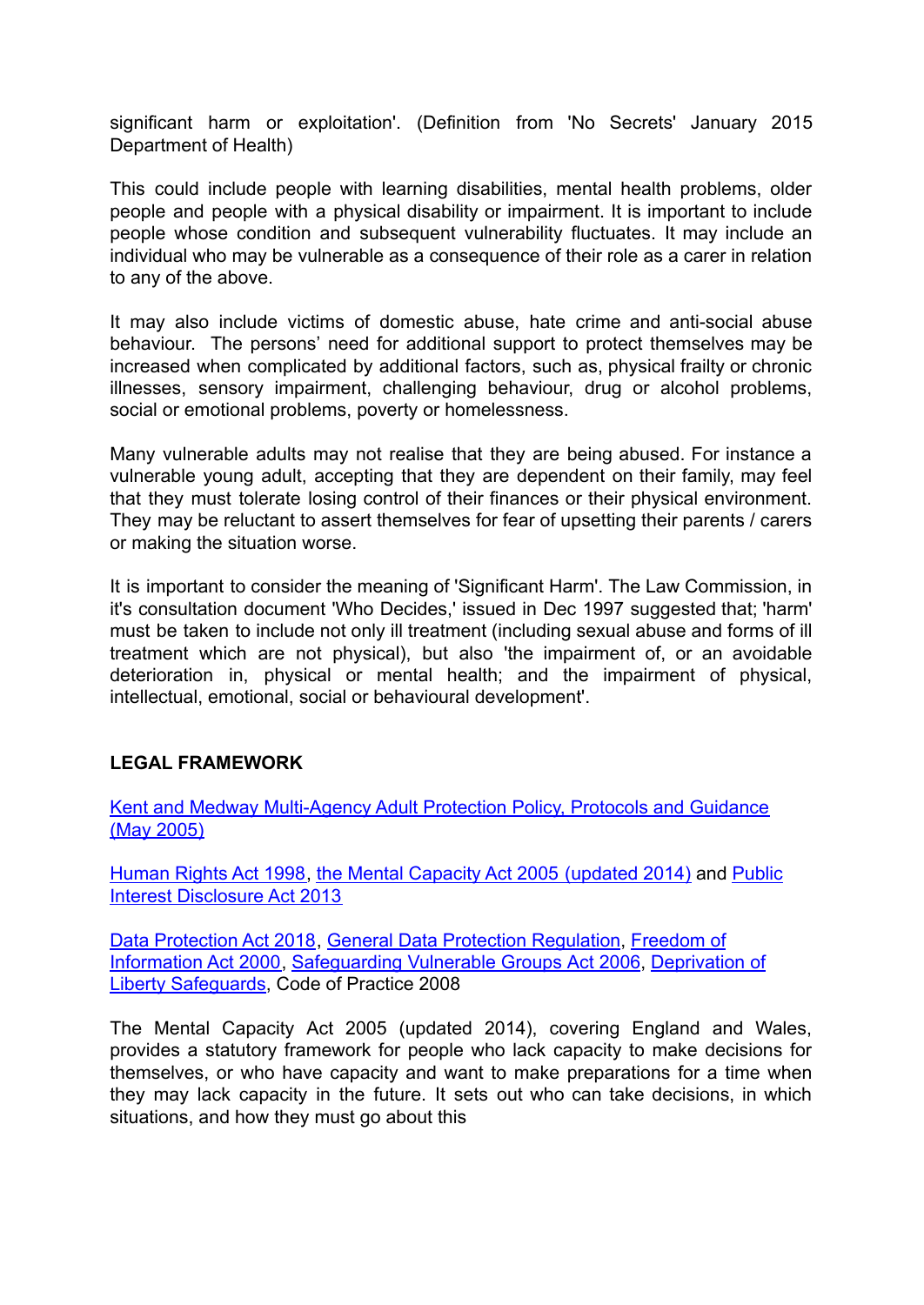The Human Rights Act 1998 gives legal effect in the UK to the fundamental rights and freedoms contained in the European Convention on Human Rights (ECHR).

The Public Interest Disclosure Act 2013 (PIDA) created a framework for whistle blowing across the private, public and voluntary sectors. The Act provides almost every individual in the workplace with protection from victimisation where they raise genuine concerns about malpractice in accordance with the Act's provisions.

# **THE ROLE OF STAFF, VOLUNTEERS AND DIRECTORS**

All staff, volunteers and Directors working on behalf of the organisation have a duty to promote the welfare and safety of vulnerable adults.

Staff, volunteers and Directors may receive disclosures of abuse and observe vulnerable adults who are at risk. This policy will enable staff/volunteers to make informed and confident responses to specific adult protection issues.

#### **TYPES OF ABUSE**

Abuse may consist of a single act or repeated acts. It may be physical, verbal or psychological, it may be an act of neglect or an omission to act, or it may occur when a vulnerable person is persuaded to enter into a financial or sexual transaction to which he or she has not consented, or cannot consent

Abuse can occur in any relationship and it may result in significant harm to, or exploitation of, the person subjected to it.

The Department of Health in its 'No Secrets' 2015 suggests the following as the main types of abuse:

**Physical abuse** - including hitting, slapping, pushing, kicking, misuse of medication, restraint, or inappropriate sanctions.

**Sexual abuse** - including rape and sexual assault or sexual acts to which the vulnerable adult has not consented, or could not consent or was pressured into consenting.

**Psychological or Emotional abuse** - threats of harm or abandonment, deprivation of contact, humiliation, blaming, controlling, intimidation, coercion, harassment, verbal abuse, isolation or withdrawal from services or supportive networks.

**Financial or material abuse** - including theft, fraud, exploitation, pressure in connection with wills, property or inheritance or financial transactions, or the misuse or misappropriation of property, possessions or benefits.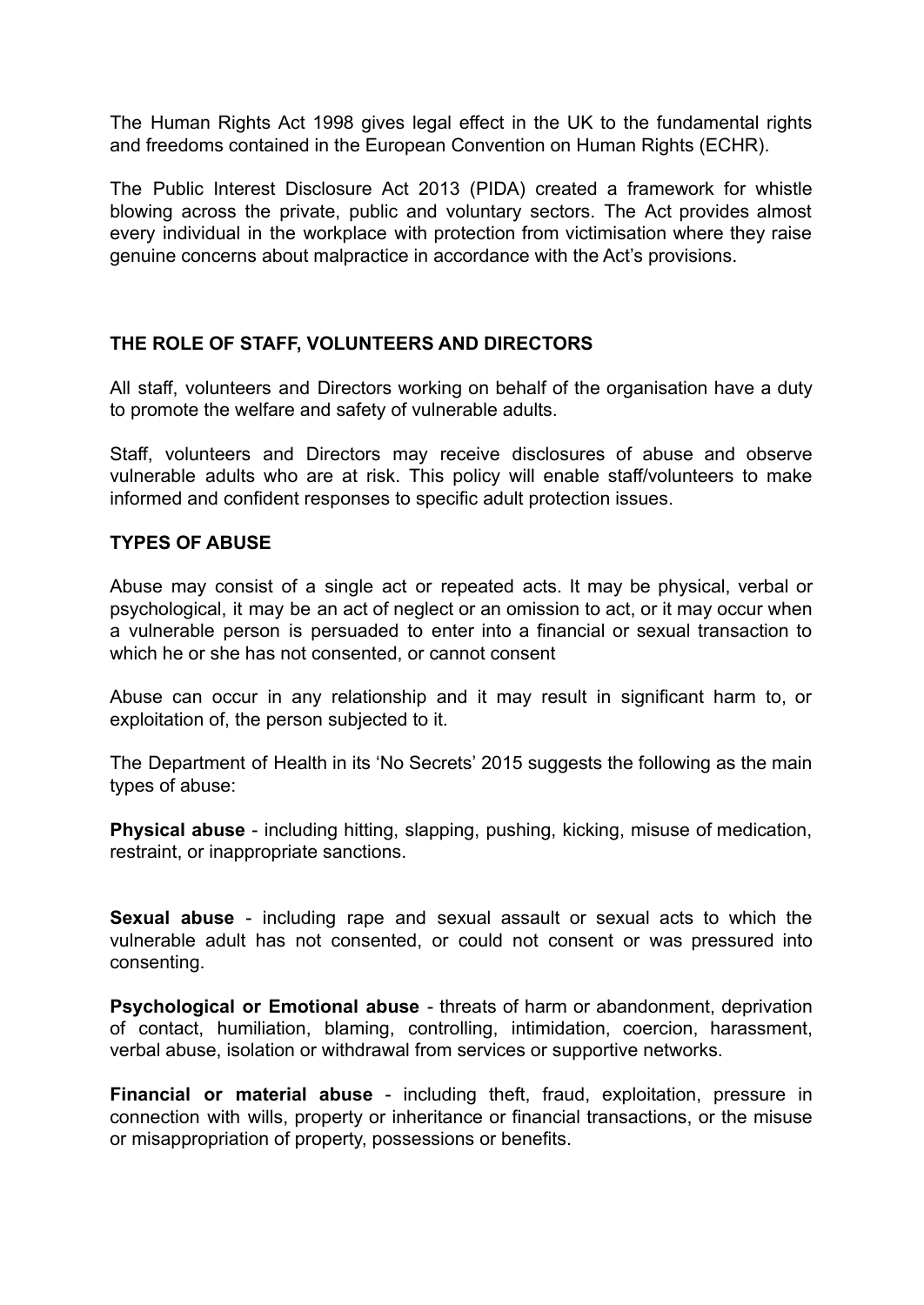**Neglect and acts of omission** - including ignoring medical or physical care needs, failure to provide access to appropriate health, social care or educational services, the withholding of the necessities of life, such as medication, adequate nutrition and heating.

**Discriminatory abuse** - including race, sex, culture, religion, politics, that is based on a persons disability, age or sexuality and other forms of harassment, slurs or similar treatment, hate crime.

**Institutional abuse** - Institutional abuse although not a separate category of abuse in itself, requires specific mention simply to highlight that adults placed in any kind of care home or day care establishment are potentially vulnerable to abuse and exploitation. This can be especially so when care standards and practices fall below an acceptable level as detailed in the contract specification.

**Multiple forms of abuse** - Multiple forms of abuse may occur in an ongoing relationship or an abusive service setting to one person, or to more than one person at a time, making it important to look beyond single incidents or breaches in standards, to underlying dynamics and patterns of harm. Any or all of these types of abuse may be perpetrated as the result of deliberate intent and targeting of vulnerable people, negligence or ignorance.

**Extremism and Radicalisation** – this is abuse where young people who do not actively seek out information but are exposed to extremist actions views or materials of others within any community. Graphic symbols writing or artwork promoting extremist messages or a-images; extremist materials online can all negatively influence vulnerable young people.

**Grooming/ County Lines/ Gangs –** is where illegal drugs are transported from one area to another, often across police and local authority boundaries (although not exclusively), usually by children or vulnerable people who are coerced into it by gangs. This may include grooming the child or vulnerable young person.

#### **Child on Child sexual violence and sexual harassment**

At Trinity, there is zero tolerance approach to sexual violence and sexual harassment and it is never acceptable and it will not be tolerated. It is especially important not to pass off any sexual violence or sexual harassment as "banter", "just having a laugh", "part of growing up" or "boys being boys" as this can lead to a culture of unacceptable behaviours and an unsafe environment for children and young people.

Sexual violence and sexual harassment can occur between two children or young people of any age and sex, from primary through to secondary stage and into colleges. It can occur through a group of children and young people sexually assaulting or sexually harassing a single child or group of children or young people. Sexual violence and sexual harassment exist on a continuum and may overlap; they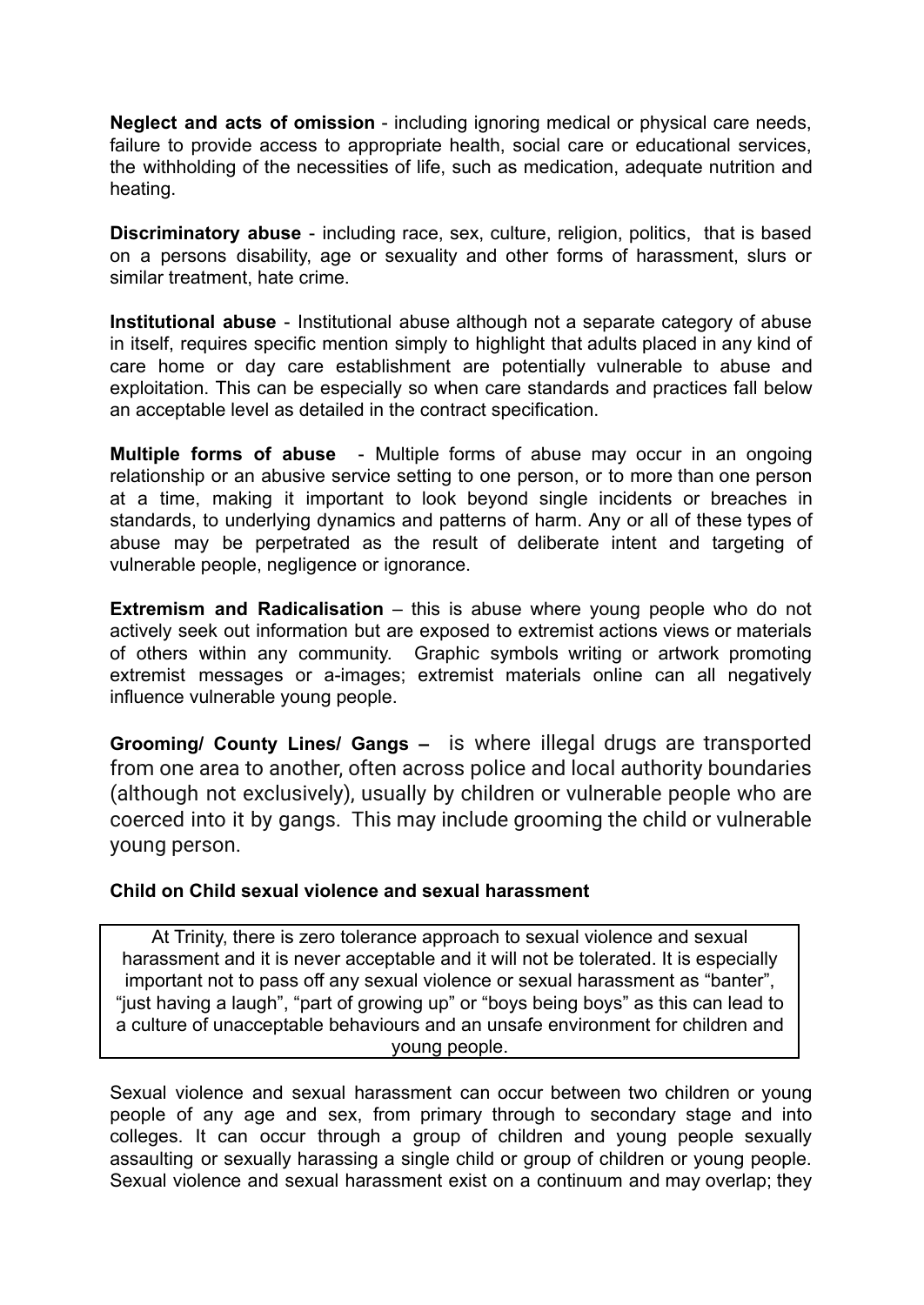can occur online and face to face (both physically and verbally) and are never acceptable. (See also Rape Culture)

Children and young people who are victims of sexual violence and sexual harassment wherever it happens, will likely find the experience stressful and distressing. This will, in all likelihood, adversely affect their educational attainment and will be exacerbated if the alleged perpetrator(s) attends the same school or college. The impact of experiencing sexual violence and sexual harassment can be significant and long lasting. Victims may require a package of support over time which is reassessed and adapted as the victim matures and needs change.

All victims must be reassured that they are being taken seriously and that they will be supported and kept safe. A victim should never be given the impression that they are creating a problem by reporting sexual violence or sexual harassment. Nor should a victim ever be made to feel ashamed for making a report. Students can use the following addresses to report concerns rather than speak to members of staff face to face if they prefer:

#### [safeguarding@trinityschoolrochester.co.uk](mailto:safeguarding@trinityschoolrochester.co.uk) [bullying@trinityschoolrochester.co.uk](mailto:bullying@trinityschoolrochester.co.uk)

Similarly, perpetrators of sexual violence and sexual harassment must not be seen simply as perpetrators. It is likely that a child or young person who abuses a peer may be being abused or exploited themselves. As with all safeguarding cases, the wider context and possibility of extra familial harm must be assessed.

Trinity's Peer on Peer / Child on Child Abuse, Child Protection and Behaviour policy must be read in conjunction with this policy as well as government guidance [Sexual](https://www.gov.uk/government/publications/sexual-violence-and-sexual-harassment-between-children-in-schools-and-colleges) [Violence and Sexual Harassment between children in schools and colleges.](https://www.gov.uk/government/publications/sexual-violence-and-sexual-harassment-between-children-in-schools-and-colleges)

As stated within Trinity's Peer on Peer / Child on Child Abuse Policy, the management of reports of sexual violence and sexual harassment is likely to involve an assessment of risk of future harm, consultation and referral with safeguarding partners including the Police and may invoke a response in line with Trinity's behaviour Policy.

All staff have a responsibility to report any concerns about sexual violence, sexual harassment or peer on peer abuse they have witnessed, heard students or staff talking about or any situations where they suspect abuse has taken place. Staff must not assume that other members of staff will have reported the issue. All staff have a responsibility as education professionals in a position of trust and in line with the staff code of conduct to model appropriate behaviours and attitudes in the workplace and within their personal lives.

If a report is determined to be unsubstantiated, unfounded, false or malicious, the designated safeguarding lead will consider whether the child and/or the person who has made the allegation is in need of help or may have been abused by someone else and this is a cry for help. In such circumstances, a referral to social care may be appropriate. If a report is shown to be deliberately invented or malicious, Trinity will consider whether any disciplinary action is appropriate against the individual who made it in line with the behaviour policy

**Rape Culture**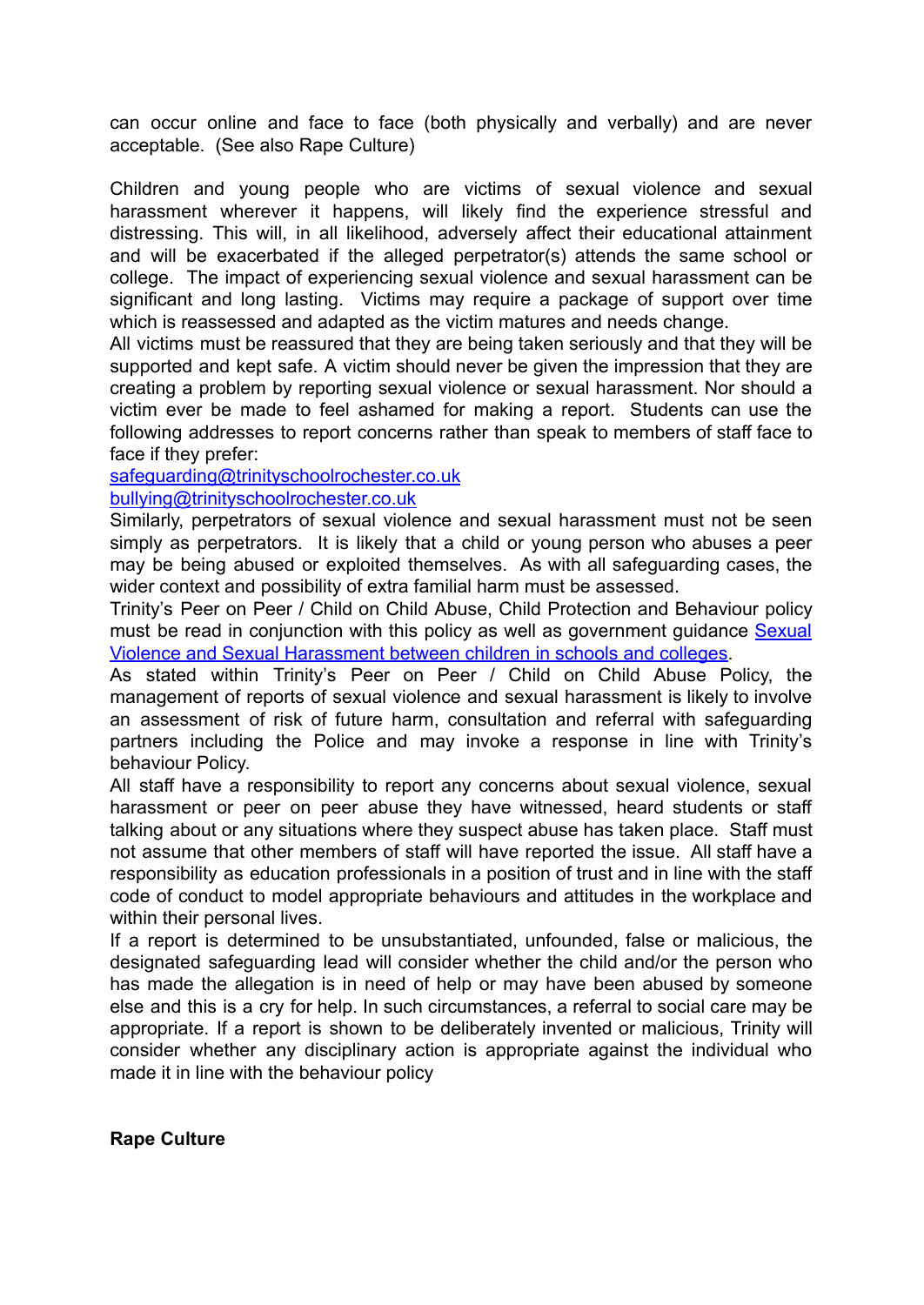Trinity School and College recognises the term Rape Culture as an environment in which rape is prevalent and in which sexual violence against women is normalised and excused in the media and popular culture. Trinity School and College recognise that Rape Culture is perpetuated through the use of misogynistic language, the objectification of women's bodies, and the glamorisation of sexual violence, thereby creating a society that disregards women's rights and safety.

Trinity School and College will not tolerate any behaviour which is deemed to promote Rape Culture and will take action against it inline with the Behavioural Policy. This action is also likely to include steps, as set out in the Peer on Peer/ Child on Child Policy such as; safety plans, referrals to local safeguarding partnerships, the Police and any other associated safeguarding responses which are appropriate to the individual case. Appropriate safeguarding responses will include responses both for the individual who has experienced and reported Rape Culture and for the individual who has displayed behaviours which are identified as those of Rape Culture.

Trinity School and College recognises those who have experienced Rape Culture may require ongoing emotional wellbeing and mental health support and that these needs may change or emerge as the individual matures. Trinity School and College will ensure emotional wellbeing and mental health support is inplace, which may include seeking a referral to support services such as CAMHS/NELFT, Family Matters or the NSPCC for example.

The NSPCC Rape Culture advice and support line can be used to access support for those who have experienced Rape Culure as well as to access advice for professionals.

# **Dedicated NSPCC helpline 0800 136 663**

Trinity School and College actively seeks to educate against Rape Culture through Sex and Relationships Curriculum content as detailed in the Relationships and Sex Education Policy.

It is an expectation that all staff identify and report all incidents, or suspected incidents, which could be classified as part of Rape Culture to the safeguarding team immediately. Should a member of staff have reason to believe or feel that their report has not been acted upon, it is an expectation that the member of staff escalates the issue to the Safeguarding and LAC Manager, Executive headteacher or follow the whistleblowing procedure as appropriate. It is an expectation, discussed within the Staff Code of Conduct, that all staff behave in such a way whereby they act as role models for students through their behaviour, interactions with staff and students alike and through the promotion of a safe and respectful Trinity learning community.

All staff have completed Rape Culture awareness training in April 2021 and completed a questionnaire as evidence of understanding.

All students have access [safeguarding@trinityschoolrochester.co.uk](mailto:safeguarding@trinityschoolrochester.co.uk) and [wellbeing@trinityschoolrochester.co.uk](mailto:wellbeing@trinityschoolrochester.co.uk) and are able to use this to access help and support or to report issues or concerns they may have.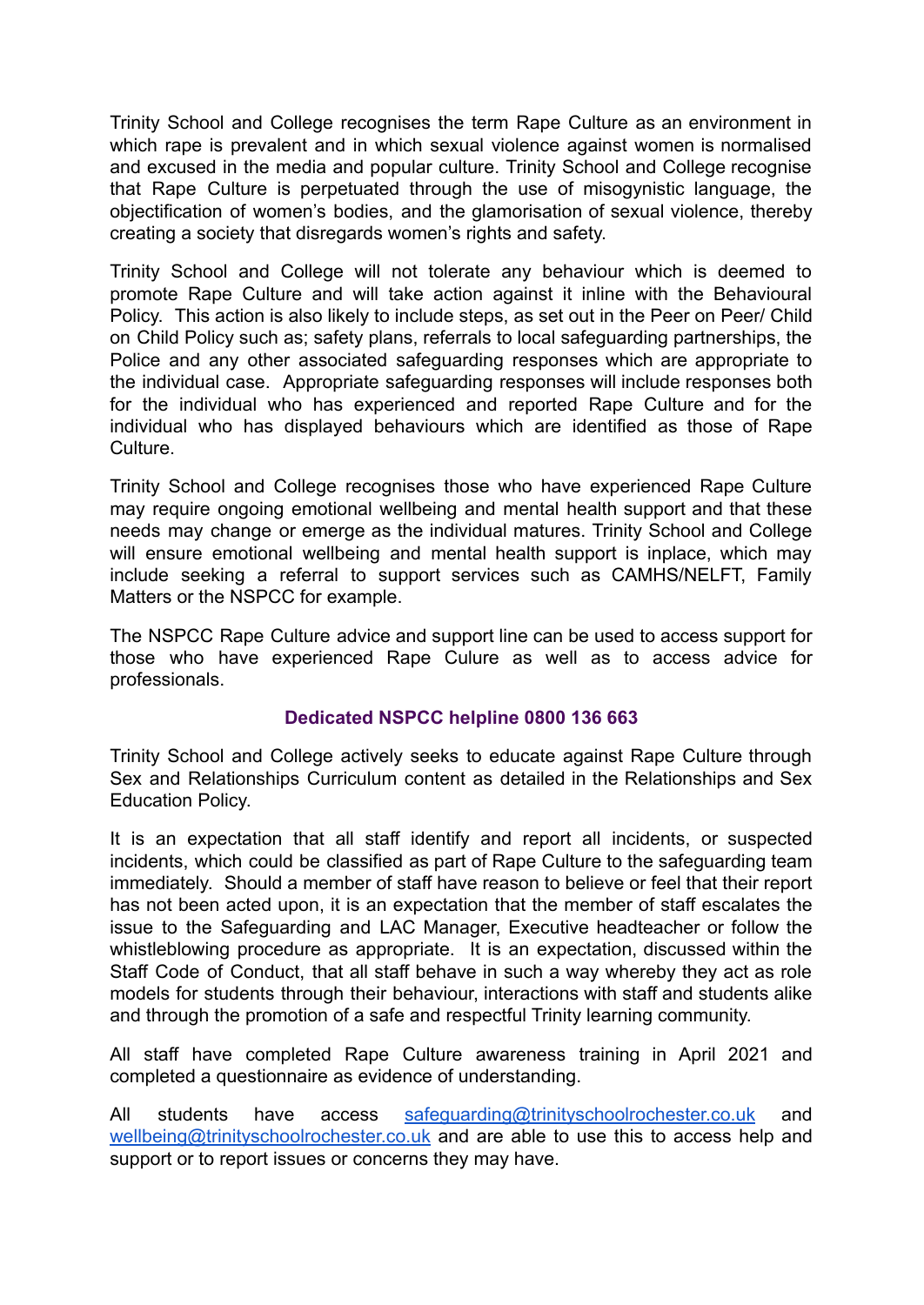**Domestic abuse** - (Home Office definition) 'Any incident of threatening behaviour, violence or abuse (psychological, physical, sexual, financial or emotional) between adults who are, or have been intimate partners or family members, regardless of gender or sexuality.'

(Women's Aid Definition) 'Domestic violence is physical, sexual, psychological or financial violence that takes place within an intimate or family-type relationship and that forms a pattern of coercive and controlling behaviour. This can also include forced marriage and so-called "honour crimes". Domestic violence may include a range of abusive behaviours, not all of which are in themselves inherently "violent".

Most research suggests that domestic violence occurs in all sections of society irrespective of race, culture, nationality, religion, sexuality, disability, age, class or education level.

Both definitions would therefore also include incidents where extended family members may condone or share in the pattern of abuse e.g. forced marriage, femal genital mutilation and crimes rationalised as punishing women for bringing 'dishonour' to the family.

It is important to recognise that Vulnerable Adults may be the victims of domestic abuse themselves or be affected by it occurring within their household. This is likely to have a serious effect on their physical and mental wellbeing.

Where Vulnerable Adults are victims of Domestic Abuse, they may need extra support to plan their future. The violence or threat of violence may continue after a victim has separated from the abuser. It is important to ensure that all the vulnerable people in this situation have appropriate support to enable them to maintain their personal safety.

Further information regarding topical safeguarding issues and other types of abuse can be found within Trinity's Safeguarding Policy.

#### **CHILDREN**

It is essential that the needs of any children within an abusive or domestic violence situation where there is a vulnerable adult involved are considered and acted upon. If there are any concerns of this nature, these concerns must be reported to the Safeguarding and LAC Manager immediately or reported to the appropriate Children's Safeguarding Partnership

#### **National emergencies and national or global health crisis**

During national emergencies, vulnerable adults may be in particular need of support should care givers become unwell and unable to provide support. Some vulnerable adults will struggle to separate facts from fear and may as a result be unable to keep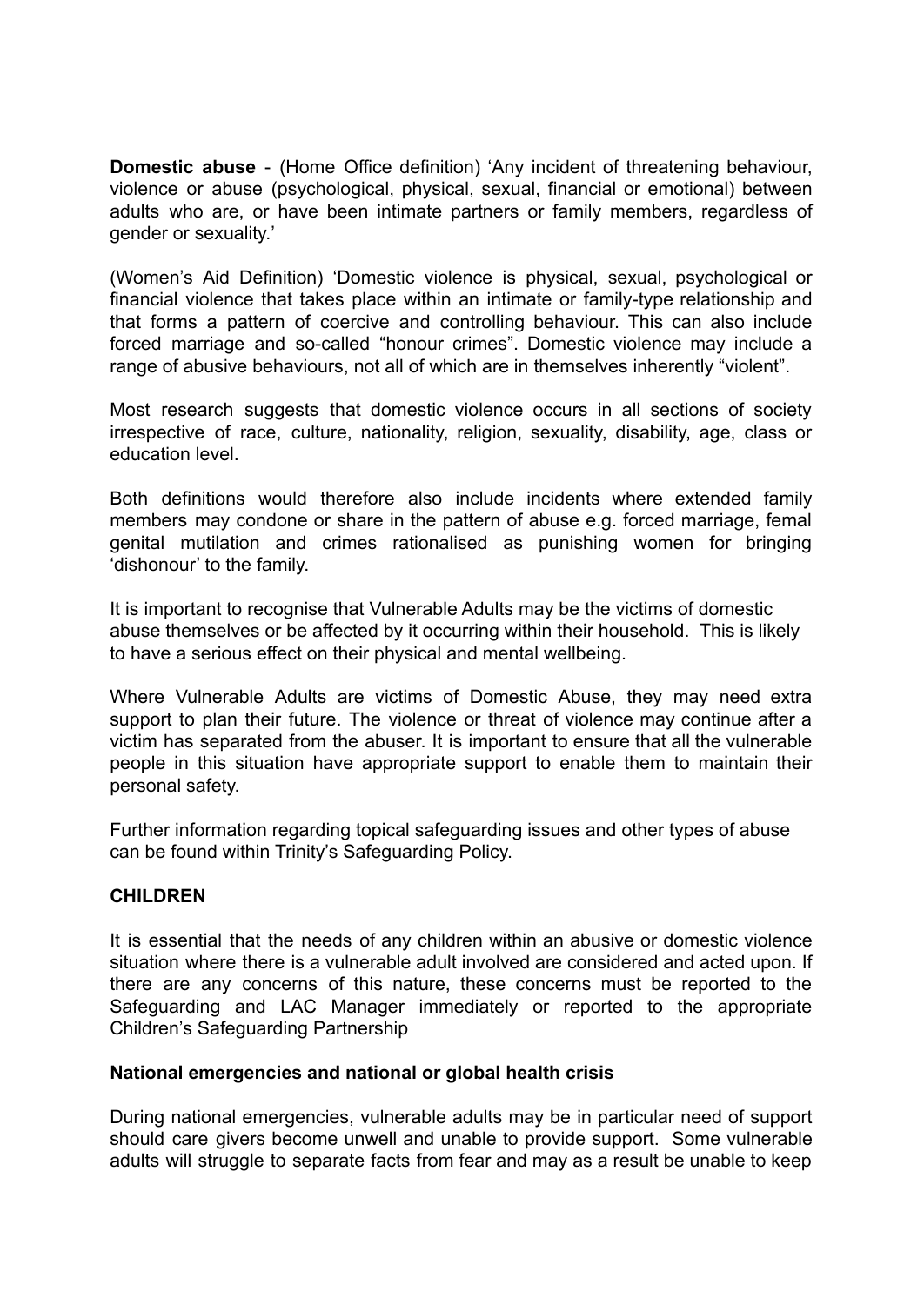themselves safe. All staff must be alert to this risk and report any concerns regarding a deterioration in physical or mental health as a result. Staff must be alert to the additional stress and anxiety a national or global emergency may place on vulnerable young adults and report any concerns regarding increasing self neglect or the inability to make appropriate judgements to maintain their health within government agreed guidelines. Normal sources of support from external professionals and carers may be disrupted for young adults during national emergencies. Where service disruption occurs, the Designated Safeguarding Lead must be alerted who will discuss whether there is any additional support Trinity may be able to provide. Where appropriate, a referral to Adult Services may be appropriate.

During national emergencies and national or global health crisis, vulnerable young adults may be targeted by fraudsters who may seek to exploit the vulnerabilities and anxieties of the young adult into persuading them to pay for services, 'cures' or 'preventative' equipment or offer other services a vulnerable adult could be coerced into taking. Staff should be alert to the vulnerability of young adults to financial abuse and attempted fraud.

Staff should make students aware of facts around any national or global emergency and be open and honest when answering questions. Signposting to sources of genuine information and advice may be appropriate as well as frequent and open communication with the student's home, trusted adult and support network.

Where young adult's behaviour, anxiety, physical or mental health place them at increased risk during a national or global emergency, a risk assessment will be undertaken by the safeguarding and senior leadership team. The outcome of this risk assessment procedure with be shared with the student and trusted adult as appropriate. This may result in additional support being requested for the student or discussions about the most appropriate place for the student to be supported in their studies. The voice, wishes and feelings of the student will always be requested and considered within the risk assessment process.

# **PROCEDURE IN THE EVENT OF A DISCLOSURE**

It is important that vulnerable adults are protected from abuse. All complaints, allegations or suspicions must be taken seriously.

This procedure must be followed whenever an allegation of abuse is made or when there is a suspicion that a vulnerable adult has been abused.

Promises of confidentiality must not be given as this may conflict with the need to ensure the safety and welfare of the individual.

A full record shall be made as soon as possible of the nature of the allegation and any other relevant information.

This must include information in relation to the date, the time, the place where the alleged abuse happened, your name and the names of others present, the name of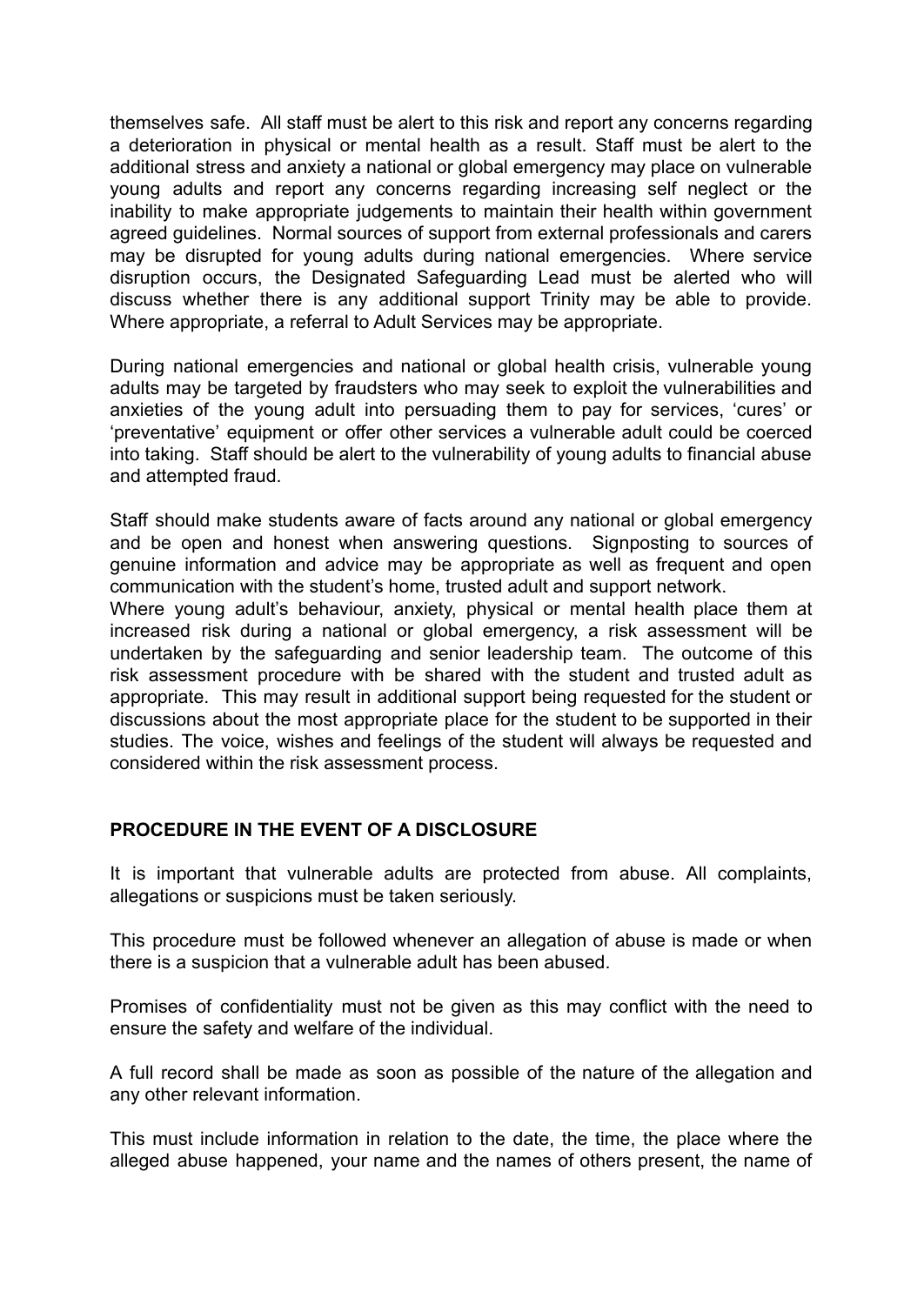the complainant and, where different, the name of the adult who has allegedly been abused, the nature of the alleged abuse, a description of any injuries observed, the account which has been given of the allegation.

# **RESPONDING TO AN ALLEGATION**

Any suspicion, allegation or incident of abuse must be reported to the Designated Adult Safeguarding Lead and Safeguarding and LAC Manager immediately. Reports should be submitted on the CPOMS system where it will be actioned by the named professionals.

The nominated member of staff shall telephone and report the matter to the appropriate local adult social services duty social worker or complete an online referral as appropriate to the procedures of the students given Local Authority. Concerns must be raised with the local adult services where the student lives and not the local adult services where the college is located. The designated person will ensure an up to date record of all actions are maintained and that the student's views are recorded within this record. Any referral or telephone call made to the relevant local authority adult social services department must be chased up if no response has been received within 24 hours.

Where a member of staff feels that the designated person has not taken action on the staff members concerned, they should speak with the safeguarding panel. If the staff member is still not satisfied that appropriate action has been taken, they must report the concern held to adult social services.

# **RESPONDING APPROPRIATELY TO AN ALLEGATION OF ABUSE**

In the event of an incident or disclosure:

# **DO**

- Make sure the individual is safe
- Assess whether emergency services are required and if needed call them
- Listen
- Offer support and reassurance
- Ascertain and establish the basic facts
- Make careful notes and obtain agreement on them
- Ensure notation of dates, time and persons present are correct and agreed
- Take all necessary precautions to preserve forensic evidence
- Follow correct procedure
- Explain areas of confidentiality; immediately speak to your manager for
- Support and guidance
- Explain the procedure to the individual making the allegation
- Remember the need for ongoing support.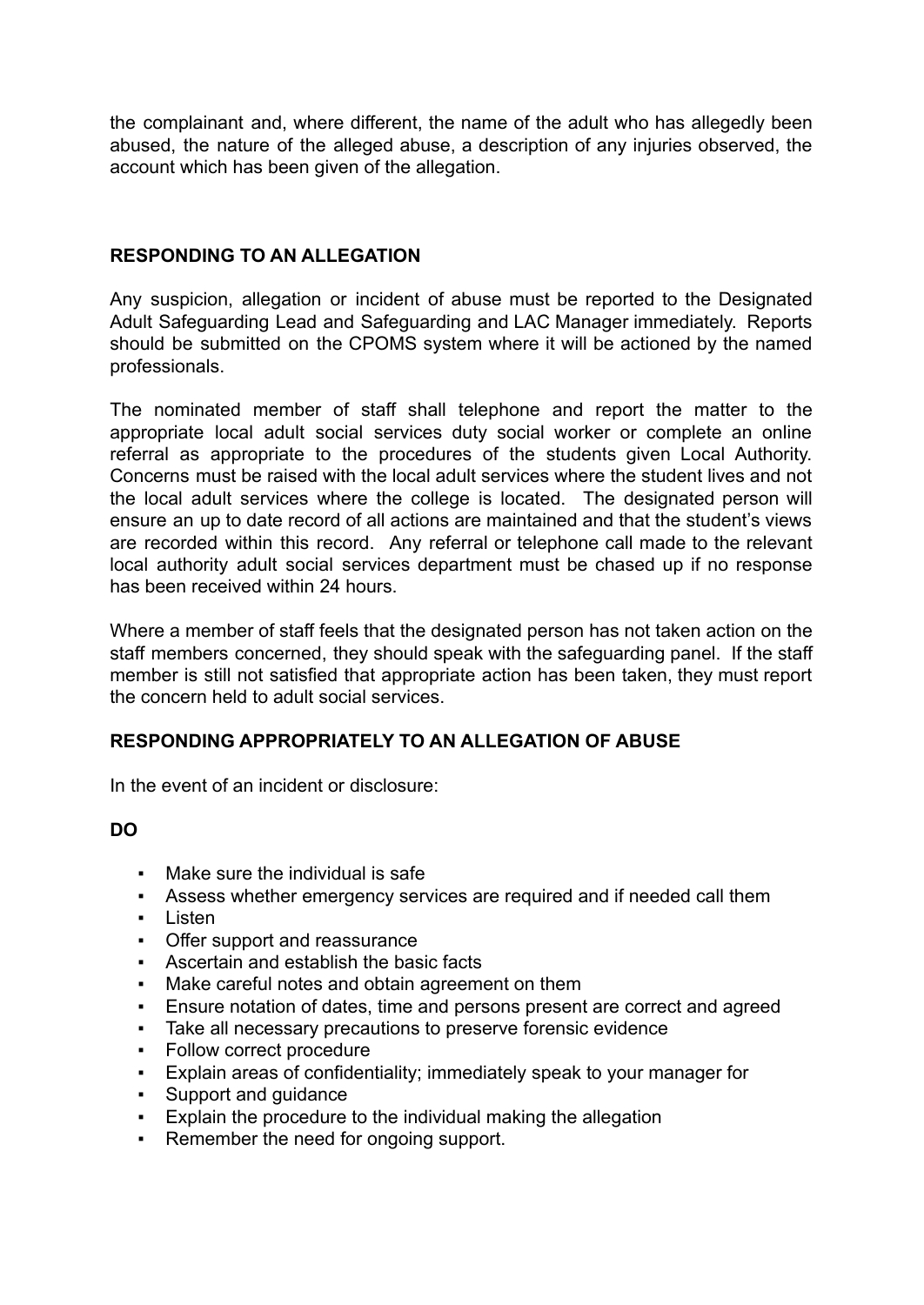# **DON'T**

- Confront the alleged abuser
- Be judgmental or voice your own opinion
- Be dismissive of the concern
- Investigate or interview beyond that which is necessary to establish the basic facts
- Disturb or destroy possible forensic evidence
- Consult with persons not directly involved with the situation
- Ask leading questions
- Assume Information
- Make promises
- **•** Ignore the allegation
- **Elaborate in your notes**
- Panic

It is important to remember that the person who first encounters a case of alleged abuse is not responsible for deciding whether abuse has occurred. This is a task for the professional adult protection agencies, following a referral from the designated Vulnerable Adult Safeguarding Lead or LAC and Safeguarding Manager.

# **SAFEGUARDING PROCEDURES**

Trinity operate multi-agency Alert, Referral, Decision, Review, Recording and Monitoring stages. After a disclosure or allegation has been made to a member of staff the expectation is to immediately "Alert" the Senior Designated Safeguarding Professional who will make the decision whether a "Referral" needs to be made. If a referral is made the Senior Designated Safeguarding Professional will then be told of the "Decision" and to record this in the individuals safeguarding file.

It is the responsibility of all the staff and the Senior Designated Safeguarding Professional to "Review, Record and Monitor" any ongoing safeguarding concerns and the welfare of all adults in line with the principle outlined in the Safeguarding Policy and this policy.

# **CONFIDENTIALITY**

Vulnerable adult protection raises issues of confidentiality which must be clearly understood by all.

Staff, volunteers and directors have a professional responsibility to share relevant information about the protection of vulnerable adults with other professionals, particularly investigative agencies and adult social services.

Clear boundaries of confidentiality will be communicated to all.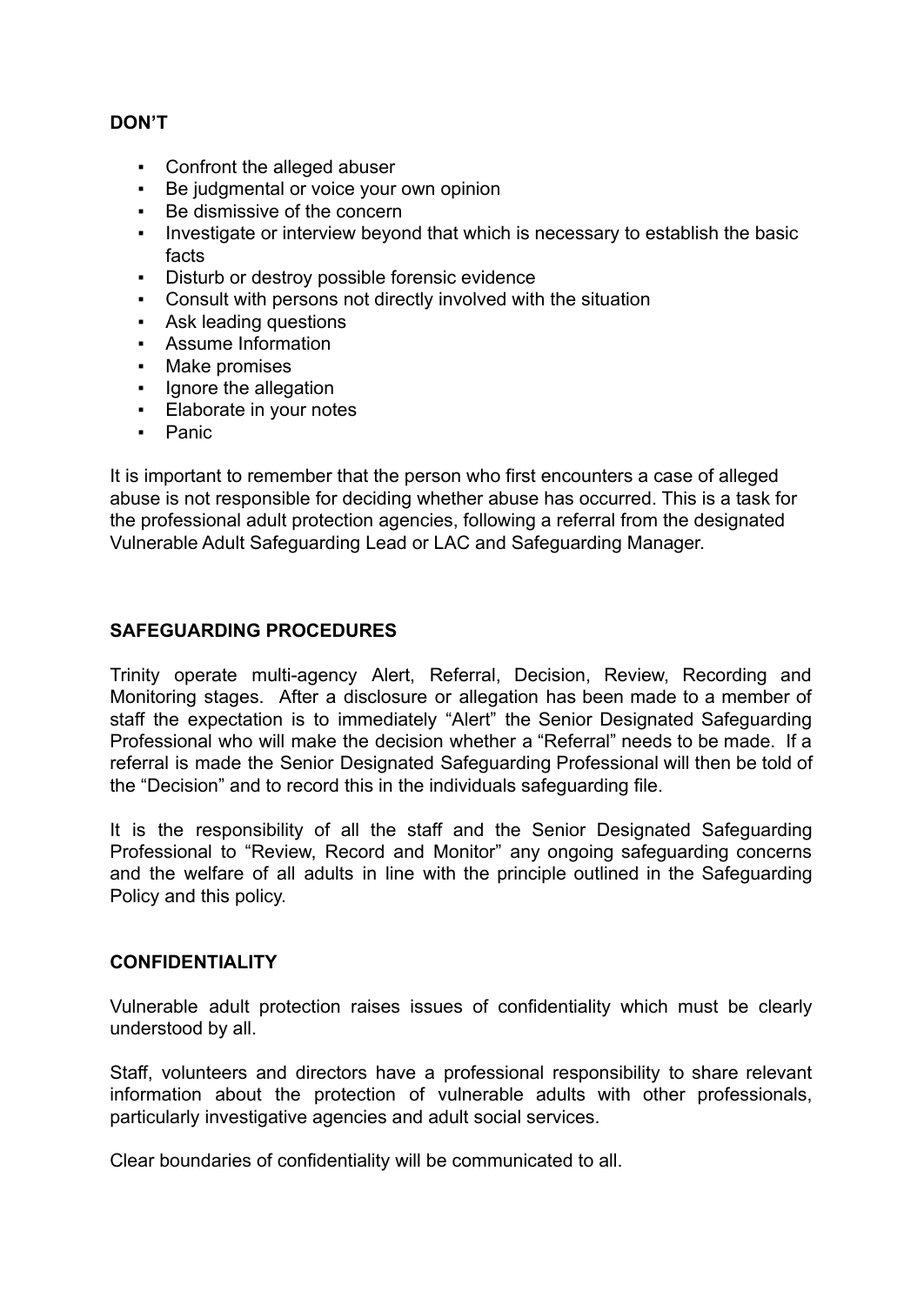All personal information regarding a vulnerable adult will be kept confidential. All written records will be kept in a secure area for a specific time as identified in data protection guidelines. Records will only record details required in the initial contact form.

If an adult confides in a member of staff and requests that the information is kept secret, it is important that the member of staff tells the adult sensitively that he or she has a responsibility to refer cases of alleged abuse to the appropriate agencies.

Within that context, the adult must, however, be assured that the matter will be disclosed only to people who need to know about it.

Where possible, consent must be obtained from the adult before sharing personal information with third parties. In some circumstances obtaining consent may be neither possible nor desirable as the safety and welfare of the vulnerable adult is the priority.

Where a disclosure has been made, staff must let the adult know the position regarding their role and what action they will have to take as a result.

Staff must assure the adult that they will keep them informed of any action to be taken and why. The adults' involvement in the process of sharing information must be fully considered and their wishes and feelings taken into account.

# **THE ROLE OF KEY INDIVIDUAL AGENCIES**

#### **Adult Social Services**

The Department of Health's 'No secrets' guidance document requires that authorities develop a local framework within which all responsible agencies work together to ensure a coherent policy for the protection of vulnerable adults at risk of abuse.

All local authorities have a Safeguarding Adults Board, which oversees multi-agency work aimed at protecting and safeguarding vulnerable adults. It is normal practice for the board to comprise of people from partner organisations who have the ability to influence decision making and resource allocation within their organisation.

#### **The Police**

The Police play a vital role in Safeguarding Adults with cases involving alleged criminal acts. It becomes the responsibility of the police to investigate allegations of crime by preserving and gathering evidence. Where a crime is identified, the police will be the lead agency and they will direct investigations in line with legal and other procedural protocols.

#### **ROLE OF DESIGNATED VULNERABLE ADULT PROTECTION OFFICER**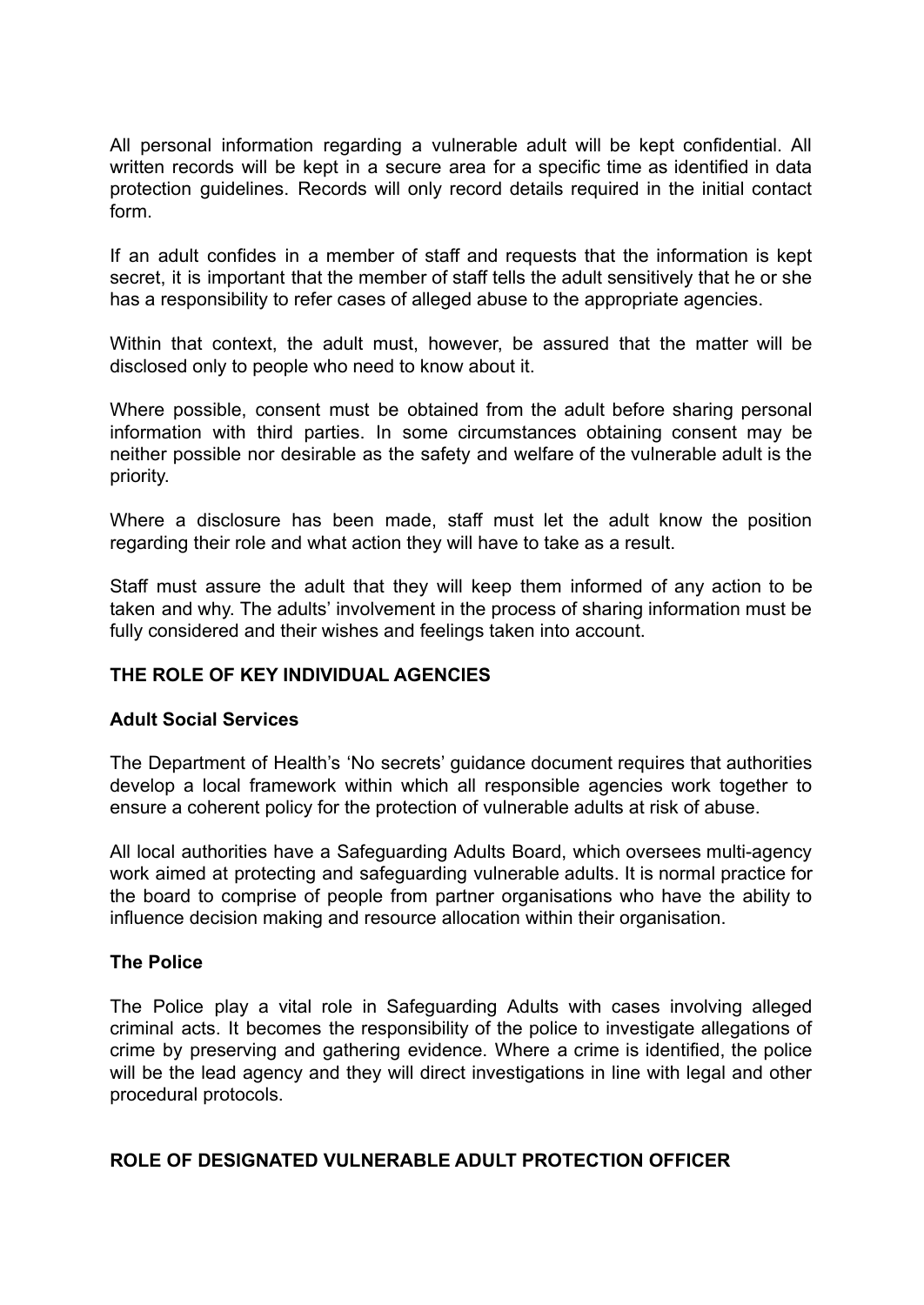The role of the designated officer is to deal with all instances involving adult protection that arise within the organisation. They will respond to all vulnerable adult protection concerns and enquiries.

Paula Brett and Jackie Woolmer act as the Designated Adult Safeguarding Leads within the college with the support of Chloe Boyle. Trainee Safeguarding and LAC Coordinator.

Should you have any suspicions or concerns relating to Adult Protection, refer to the School and College Safeguarding Policy which is the overarching safeguarding Policy for Trinity. Please also consult the Whistle blowing Policy as appropriate.

#### Cavendish Safeguarding **Director** Stephen Aiano  $\vert$  Cavendish Director Designated Safeguarding Leads Paula Brett Safeguarding and LAC Manager, DLACT Jackie Woolmer | Deputy Safeguarding and LAC Manager Chloe Boyle **Safeguarding and LAC Coordinator** Safeguarding DSL trained staff Joanne Baker Interim Headteacher School and **College** Thomas Furnell | Head of College Georgina Moorcroft | Head of School Kieren Martin  $\vert$  Deputy Head - School Hayley Furnell | Deputy Head - College Lynne Healy **Lynne Healy** Safeguarding Administrator Susan David **Assistant Deputy Head - School** Kelly Bates **Assistant Deputy Head - College** Michelle Male | Emotional Wellbeing Assistant - College Safeguarding Panel Paula Brett Safeguarding and LAC Manager, DLACT Joanne Baker Interim Headteacher School and College Georgina Moorcroft | Head of School

# **Trinity School and College Safeguarding Professionals**

| <b>Operation Encompass Key Adult</b>      | Paula Brett         |
|-------------------------------------------|---------------------|
|                                           | Jackie Woolmer      |
|                                           | Michelle Male       |
|                                           | <b>Chloe Boyle</b>  |
| Safeguarding Vulnerable adults specialist | Georgina Moorcroft  |
| Safeguarding ICT support and guidance     | <b>Peter Morley</b> |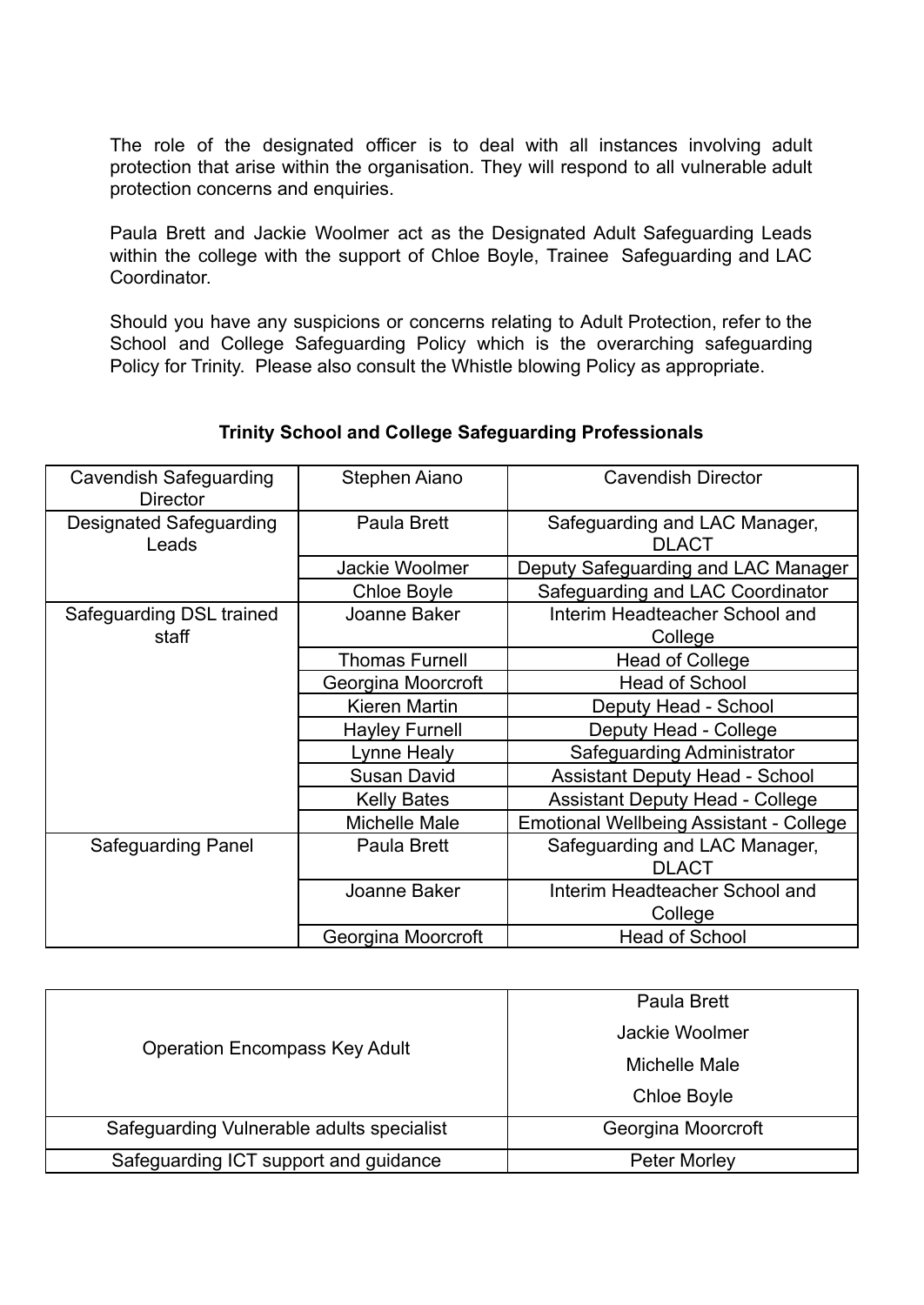| NSPCC Graded Care Profile 2: Safeguarding trainer<br>Certification | Georgina Moorcroft                     |
|--------------------------------------------------------------------|----------------------------------------|
| NSPCC Graded Care Profile 2: Licensed<br><b>Practitioners</b>      | Paula Brett<br>Jackie Woolmer          |
| <b>Advanced Team Teach Professionals</b>                           | <b>Thomas Furnell</b><br>Kieren Martin |

#### **Role of Senior Designated Adult Safeguarding Lead and Designated Adult Safeguarding Lead**

The role of the Senior Designated Adult Safeguarding Lead and Deputy Designated Adult Safeguarding Lead, is to support the member of staff or volunteer involved with the incident and to ensure the correct procedures are followed.

The Senior Designated Adult Safeguarding Lead and Deputy Designated Safeguarding Lead, must ensure that all staff within their team are familiar with the organisation's safeguarding procedures and ensure that all staff undertakes training, where appropriate. This includes highlighting to the LAC and Safeguarding manager where individual staff need additional support and training.

# **Training**

Training will be provided, as appropriate, to ensure that staff are aware of these procedures. Specialist training will be provided for the member of staff with vulnerable adult protection responsibilities which may include training within Trinity or by external providers. All staff who work with vulnerable young adults are expected to complete all Educare courses relating to the safeguarding of vulnerable young adults. Please see main safeguarding Policy for further information regarding workforce development.

# **Complaints procedure**

The organisation has a complaints procedure available to all staff and volunteers. A paper or digital copy can be requested by emailing [office@trinityschoolrochester.co.uk](mailto:office@trinityschoolrochester.co.uk). The policy is also available to view as a hardcopy in the College office.

# **Recruitment procedure**

The organisation operates procedures that take account of the need to safeguard and promote the welfare of vulnerable adults, including arrangements for appropriate checks on new staff and volunteers where applicable.

#### **REFERENCES, INTERNET LINKS, GUIDANCE AND FURTHER SOURCES OF INFORMATION**

Safer Practice, Safer Learning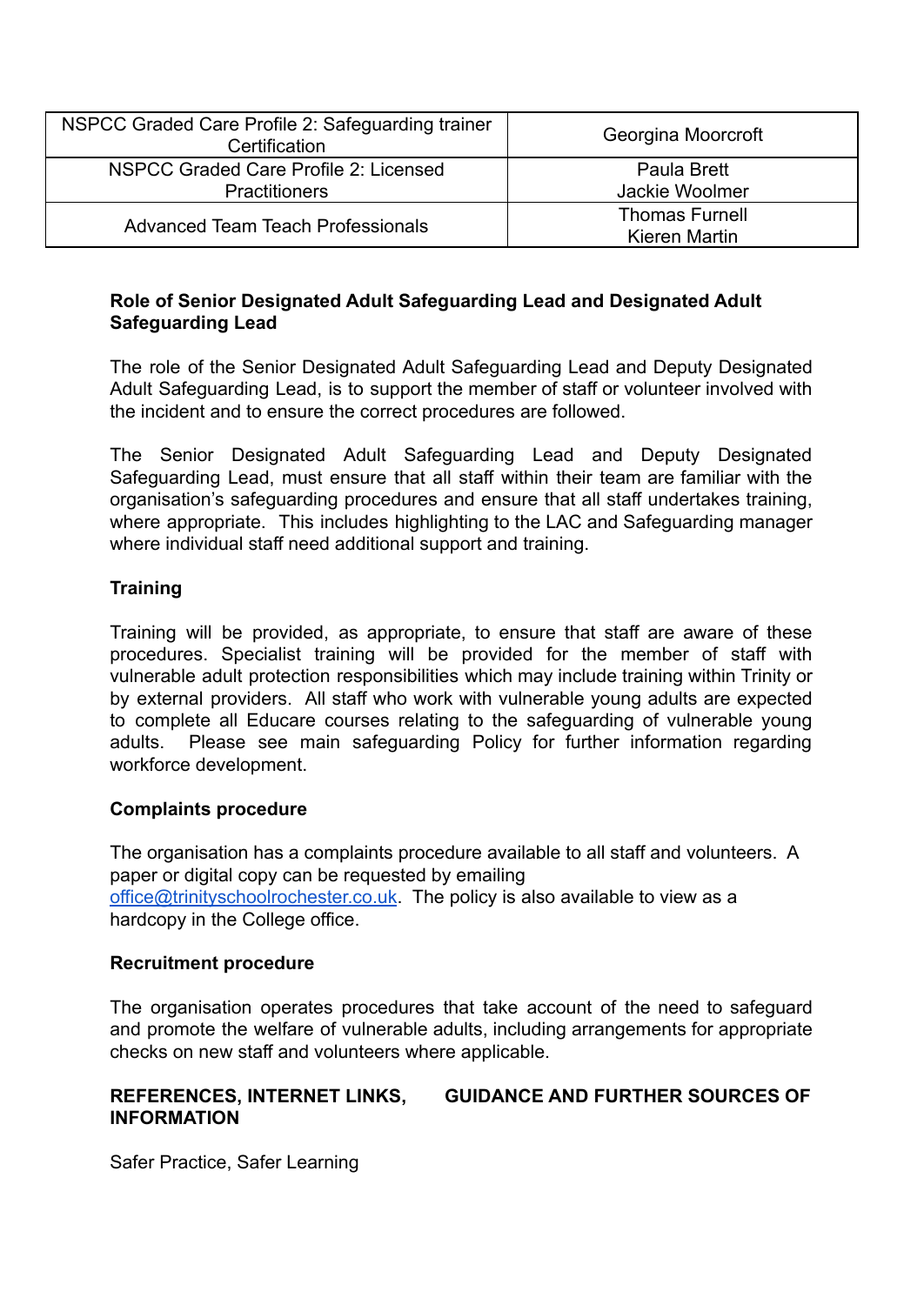[http://shop.niace.org.uk/media/catalog/product/S/a/SaferPractice\\_1.pdf](http://shop.niace.org.uk/media/catalog/product/S/a/SaferPractice_1.pdf)

'No Secrets' report

[https://www.gov.uk/government/uploads/system/uploads/attachment\\_data/file/194272](https://www.gov.uk/government/uploads/system/uploads/attachment_data/file/194272/No_secrets__guidance_on_developing_and_implementing_multi-agency_policies_and_procedures_to_protect_vulnerable_adults_from_abuse.pdf) /No secrets quidance on developing and implementing multi-agency policies a [nd\\_procedures\\_to\\_protect\\_vulnerable\\_adults\\_from\\_abuse.pdf](https://www.gov.uk/government/uploads/system/uploads/attachment_data/file/194272/No_secrets__guidance_on_developing_and_implementing_multi-agency_policies_and_procedures_to_protect_vulnerable_adults_from_abuse.pdf)

The first national policy developed for the protection of vulnerable adults, for use by all health and social care organisations and the police. It introduced guidance around local multi-agency arrangements and was issued under Section 7 of the Local Authority Social Services Act 1970. Its implementation is led by local authorities with social services responsibilities.

[http://www.dh.gov.uk/en/Publicationsandstatistics/Lettersandcirculars/Dearcolleaguel](http://www.dh.gov.uk/en/Publicationsandstatistics/Lettersandcirculars/Dearcolleagueletters/DH_4002849) [etters/DH\\_4002849](http://www.dh.gov.uk/en/Publicationsandstatistics/Lettersandcirculars/Dearcolleagueletters/DH_4002849)

Safeguarding Adults

<https://www.adass.org.uk/adassmedia/stories/publications/guidance/safeguarding.pdf>

Action on Elder Abuse (AEA) is a charity working to protect, and prevent the abuse of, vulnerable older adults.

<http://www.elderabuse.org.uk>

The Centre for Policy on Ageing was established in 1947 by the Nuffield Foundation with a remit to focus on the wide-ranging needs of older people

<http://www.cpa.org.uk/index.html>

Kent Council Adult Social care 24 hours a day 7 days a week, Report Abuse 03000 416161 email social.services@kent.gov.uk

*In conjunction with Safer Practice, safer learning guidance quality framework for protecting vulnerable adults from abuse and neglect*

# **TRINITY SCHOOL AND COLLEGE : Safeguarding Vulnerable Adults in Self Evaluation Form**

| <b>Statement</b>                    | <b>Evidence</b>                              |
|-------------------------------------|----------------------------------------------|
| Trinity has a commitment to working | Safeguarding, Child Protection and           |
| with existing local safeguarding or | <b>Safeguarding Vulnerable Adults Policy</b> |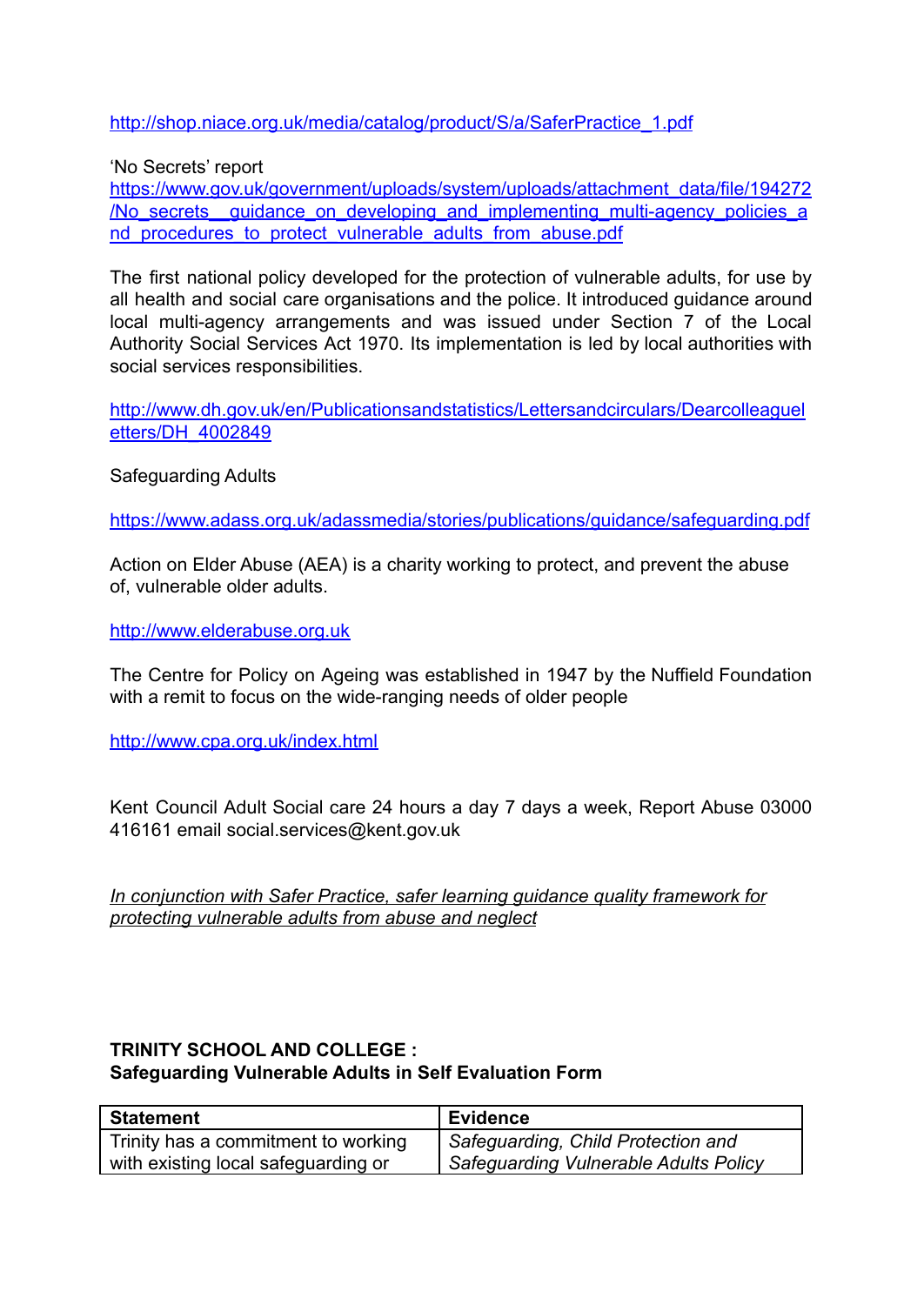| adult Safeguarding Boards and other<br>health and social care partnerships.                                                                                                                                             |                                                                                                                                                                                                                                                                          |
|-------------------------------------------------------------------------------------------------------------------------------------------------------------------------------------------------------------------------|--------------------------------------------------------------------------------------------------------------------------------------------------------------------------------------------------------------------------------------------------------------------------|
| Trinity has clear lines of accountability<br>within the senior leadership and<br>Directorship. Responsibility is<br>identified in the Safeguarding Policy.                                                              | Safeguarding, Child Protection and<br><b>Safeguarding Vulnerable Adults Policy</b><br><b>Staff Handbook</b><br><b>Staff Induction and Training</b>                                                                                                                       |
| The Senior Designated Safeguarding<br>Professionals all work within the<br>Senior Leadership Team and are also<br>trained DSLs                                                                                          | Safeguarding Training and Development<br>Certification<br><b>Development and Focus Diary</b>                                                                                                                                                                             |
| Trinity has a clear statement on its<br>values and beliefs in relation to<br>individual rights to freedom from<br>abuse and harm.                                                                                       | Safeguarding, Child Protection,<br><b>Safeguarding Vulnerable Adults Policies</b><br><b>Staff Handbook and Appendix</b><br>Behaviour, Anti Bullying, Equality &<br>Diversity and Inclusion Policy<br><b>UNICEF Rights Respecting Schools</b><br><b>Award Application</b> |
| Trinity has an expectation that all staff,<br>students, parents, carers and visitors<br>respect and follow all Safeguarding<br><b>Policies and Procedures</b>                                                           | <b>Visitors Badges</b><br>Safequarding Certification in Office<br>Safeguarding Training and Development<br>Safeguarding suite of policies<br><b>Staff Handbook</b>                                                                                                       |
| There is a clear statement for all<br>learners and staff to have zero<br>tolerance of abuse and other harmful<br>behaviours. All staff understand the<br>raising of concerns and reporting of<br>incidences to the SDSP | <b>Exclusion Record</b><br>Safeguarding suite of Policies<br><b>Staff Handbook</b>                                                                                                                                                                                       |
| Trinity demonstrates their commitment<br>to good quality processes in<br>recruitment and vetting of new staff.                                                                                                          | <b>Personnel Files</b><br><b>Safer Recruitment Policy</b><br><b>Staff Handbook</b><br><b>Personnel Files</b><br><b>Single Central Record</b><br>DBS update service                                                                                                       |
| Trinity has a comprehensive induction<br>and probationary period. Trinity has a<br>commitment to the ongoing CPD of all<br>staff and has Training Centre                                                                | <b>Trinity Training</b><br><b>Development and Focus Diary</b><br><b>Personnel Files</b>                                                                                                                                                                                  |
| Trinity works with Volunteers who<br>have access to the Staff Handbook<br>and all the training and development<br>opportunities of paid staff                                                                           | <b>Staff Handbook</b><br><b>SCR</b>                                                                                                                                                                                                                                      |
| The commitment to training is evident<br>throughout Trinity, within personal<br>timetables for staff, the Development<br>and Focus Diary, the Trinity Training<br>Schedule of Study. Online and                         | <b>Personnel Files</b><br><b>Development and Focus Diary</b><br><b>Policies</b><br><b>Staff Handbook</b>                                                                                                                                                                 |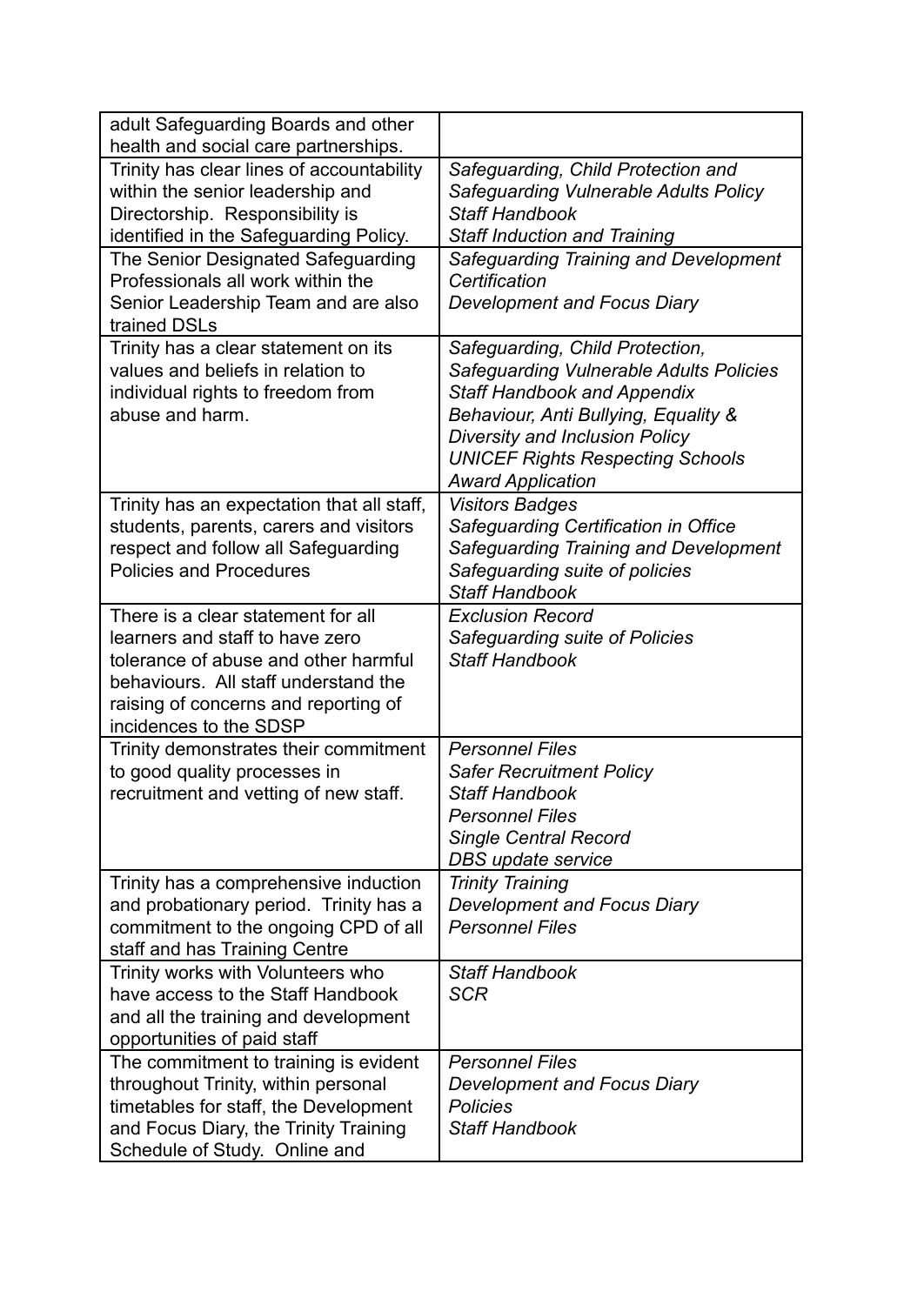| external providers of training are used<br>to support Trinity Training.                                                                                                                                                                                                                                                                                                                                                                                                                                                                                                |                                                                                                                                                                                                                   |
|------------------------------------------------------------------------------------------------------------------------------------------------------------------------------------------------------------------------------------------------------------------------------------------------------------------------------------------------------------------------------------------------------------------------------------------------------------------------------------------------------------------------------------------------------------------------|-------------------------------------------------------------------------------------------------------------------------------------------------------------------------------------------------------------------|
| All Safeguarding Information is held<br>within the School Safeguarding Office<br>or College Safeguarding Office where<br>paper copies exist or within CPOMS.<br>Policies are also available on the staff<br>intranet as well as on the Trinity<br>website                                                                                                                                                                                                                                                                                                              | <b>Safeguarding Files</b><br>www.trinityschoolrochester.co.uk                                                                                                                                                     |
| There is a clear communication<br>system for raising issues of cause for<br>concern and Trinity incident forms.<br>There is an Allegations against Staff<br>Policy within the Staff Handbook.<br>Boards are presented within the<br>School and College for Safeguarding,<br>and Safeguarding information folders<br>are to hand in the staffroom.                                                                                                                                                                                                                      | <b>CPOMS Documentation</b><br><b>Trinity Incident Documentation</b><br>Staffroom<br><b>Staff Handbooks</b><br><b>Safeguarding Boards</b>                                                                          |
| Trinity has two email accounts to<br>support learners having immediate<br>access to the Emotional Wellbeing<br>Team and reporting Incidents or<br>Concerns.                                                                                                                                                                                                                                                                                                                                                                                                            | Bullying@trinityschoolrochester.co.uk<br>Wellbeing@trinityschoolrochester.co.uk                                                                                                                                   |
| Trinity is committed to the rights and<br>responsibilities of all individuals who<br>work and learn at the School and<br>College. The school and college<br><b>Curriculum for Life Framework</b><br>together with the ASDAN Bronze,<br>Silver and Gold Award, Certificate of<br>Personal Effectiveness, Wider Key<br>Skills of Working with Others and the<br><b>Personal and Social Development</b><br>Course all provide accreditation the<br>teaching and learning of Safeguarding,<br><b>Rights and Responsibilities of Young</b><br>People and Vulnerable Adults. | <b>Bullying at Work Policy</b><br><b>Equality and Diversity Policy</b><br><b>Inclusion</b><br><b>Application to the UNICEF Rights</b><br><b>Respecting Schools Award</b><br><b>ASDAN accreditation Programmes</b> |
| Safeguarding is part of the initial<br>programme of work for all subject<br>areas such as ICT Online Safety,<br>Employability, Health and Safety,<br>Rights and Responsibilities as well as<br>being a significant aspect of the Wider<br>Key Skills, Certificate of Personal<br>Effectiveness, Curriculum for Life and<br>the Personal and Social Development<br>frameworks.                                                                                                                                                                                          | <b>Subject Frameworks</b>                                                                                                                                                                                         |